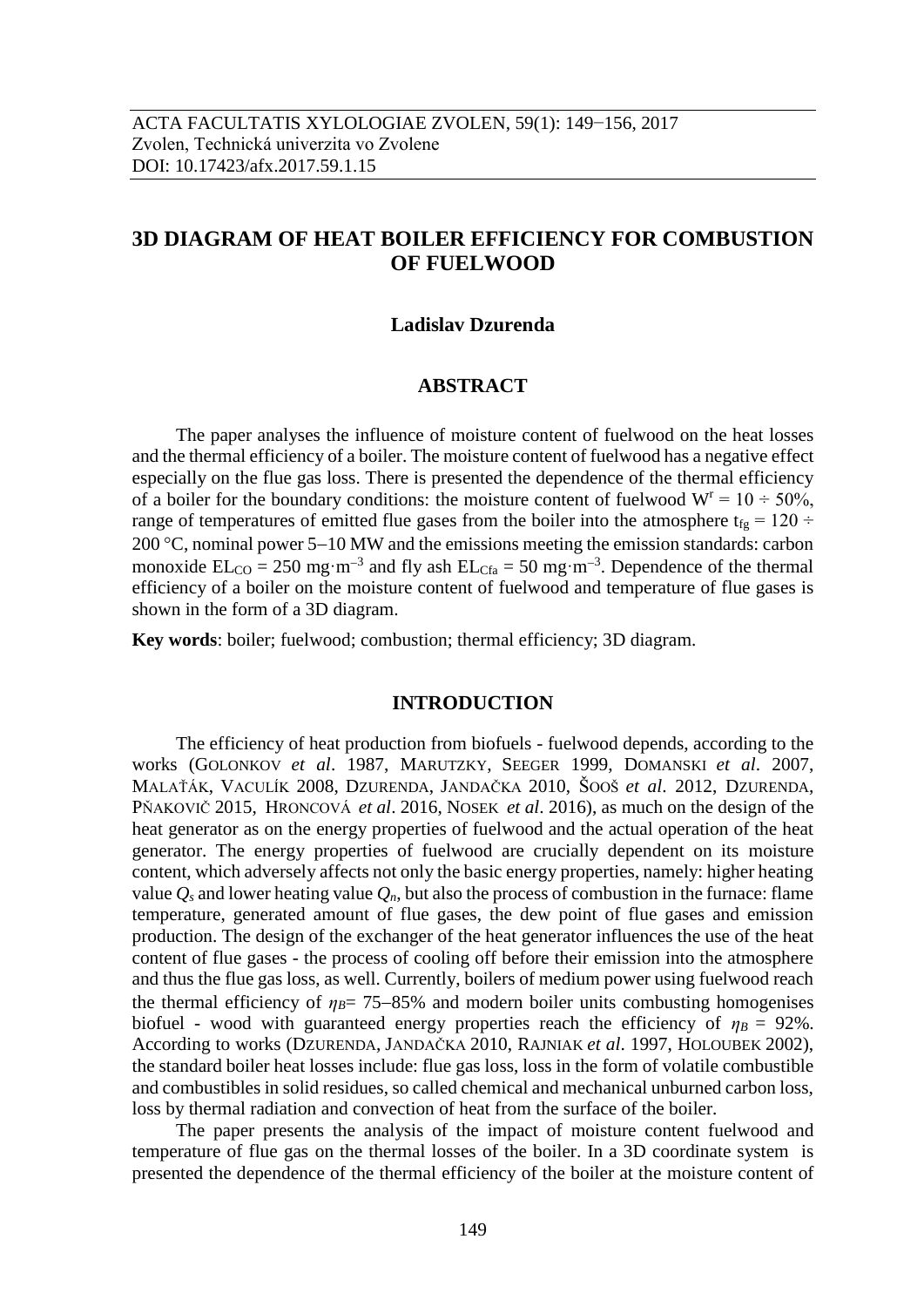fuelwood for the boundary conditions: fuelwood moisture content  $W^r = 10 \div 60 \%$ , temperature range of the flue gases emitted out of the boiler into the atmosphere t<sub>fg</sub> = 120 ÷ 200  $^{\circ}$ C, nominal power 5-10 MW and of the emissions meeting the emission standards: carbon monoxide  $EL_{CO} = 250$  mg·m<sup>-3</sup> and fly ash  $EL_{Cfa} = 50$  mg·m<sup>-3</sup>.

# **EXPERIMENT**

The thermal efficiency of the boiler is defined as the ratio of the heating capacity and power consumption of the boiler. One way to determine it is by using an indirect method, i.e. on the basis of standard heat losses of the boiler *ξi*. It is mathematically described by the equation:

$$
\eta_B = \frac{Q_o}{Q_i} \cdot 100 = 100 - \sum \xi_i [96]
$$
 (1)

Standard heat losses of the boiler producing heat by combusting fuelwood, according to the authors of (DZURENDA,JANDAČKA 2010, RAJNIAK *et al*. 1997, HOLOUBEK 2002), include the following heat losses:

$$
\sum \xi_i = \xi_{fg} + \xi_{CO} + \xi_{Cfa} + \xi_{CA} + \xi_R \, [\%]
$$
 (2)

**Flue gas loss (ξfg)** the heat loss of the boiler caused by the abstraction of heat in flue gases out of the boiler into the atmosphere. It is defined as the difference between the enthalpy of flue gases emitted out of the boiler and the enthalpy of flue gases cooled down to the ambient temperature to the amount of heat produced by 1 kg of fuel. It can be determined by the following formula (RAJNIAK *et al*. 1997, DZURENDA, BANSKI 2015):

$$
\xi_{\rm fg} = \frac{V_{\rm fg} \cdot c_{\rm p} \cdot (t_{\rm fg} - t_{\rm fg \cdot e})}{Q_{\rm n}} \cdot 100 \, [\%]
$$
\n(3)

**Heat loss caused by the combustible loss in flue gases - chemical unburned carbon loss (ξCO +ξfa)** represents the loss due to incomplete combustion of volatile combustible matter of biofuel. It relates to the presence of: fly ash and soot  $C_{fa}$ , carbon monoxide CO, methane CH<sub>4</sub> or tars  $C_nH_m$  in flue gases emitted out of the boiler into the atmosphere. The most commonly occurring and measurable components of chemical unburned carbon loss from fuelwood combustion are these emissions: fly ash and soot  $C_{fa}$ , and carbon monoxide CO. The calculation of heat loss caused by the volatile combustible loss is described in the equations:

$$
\zeta_{co} = \frac{10\ 200 \cdot X_{co} \cdot V_{f g \cdot d}}{Q_n} \cdot 100\left[\% \right] \tag{4}
$$

$$
\zeta_{C_{fa}} = \frac{32\ 600 \cdot X_{C_{fa}} \cdot V_{f_g-d}}{Q_n} \cdot 100\,\left[\% \right] \tag{5}
$$

**Heat loss caused by the combustible loss in solid residues - mechanical unburned carbon loss (ξC**) occurs due to the overflow of solid combustible matter (charcoal) through the grate into the dustbin. It only occurs in grate furnaces while combusting solid fuel. The loss is presented in the formula:

$$
\xi_{CA} = 32600 \cdot \frac{\frac{C_A}{100} \cdot \frac{A^d}{100} \left(1 - \frac{W^r}{100}\right)}{Q_n} \cdot 100 \left[\% \right] \tag{6}
$$

**Heat loss caused by thermal radiation and convection of heat from the surface of the boiler into the ambient space (ξR)** depends on the design of the heat generator, wall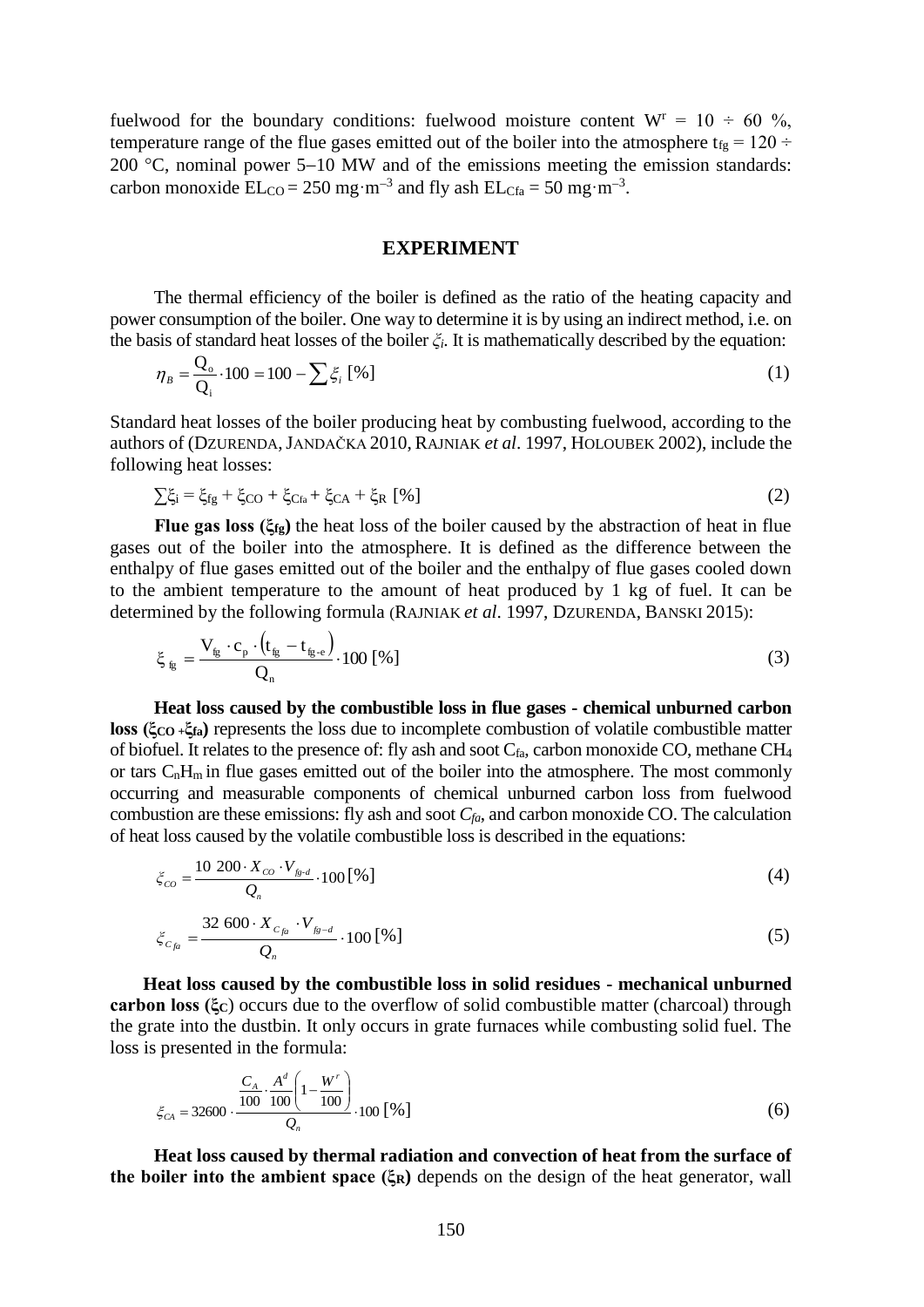thickness, material, insulation and surface finish. To determine the heat loss caused by thermal radiation and convection of heat from the surface of the boiler into the ambient space, nomograms are used in practice, or the empirical formula:

$$
\xi_{R} = \frac{4}{100 \cdot \sqrt[3]{P_{m}}} \cdot \frac{P_{m}}{P} \cdot 100 [ \% ]
$$
 (7)

The following equations describe the algorithm for calculating various parameters of heat losses dependent on the chemical composition of combustible matter  $C^{dar}$ ,  $H^{dar}$ ,  $O^{dar}$ ,  $N^{dar}$ , ash content in the dry matter of fuelwood  $A<sup>d</sup>$ , relative moisture content content of combusted fuelwood W<sup>r</sup> and excess of combustion air λ:

**The volume of wet flue gases** from fuelwood combustion is described in equation (8). The calculation of flue gas volume does not reflect the negligible amount of water vapor present in the combustion air within the process of fuelwood combustion.

$$
V_{fg} = \left[1,867 \cdot \frac{C^{dof}}{100} + 11,2 \cdot \frac{H^{dof}}{100} + 0,8 \cdot \frac{N^{dof}}{100} + V_{air} \cdot (\lambda - 0.21)\right] \cdot \left[m_n^3 \cdot \text{kg}^{-1}\right] \cdot \left[1 - \frac{A^d}{100}\left(1 - \frac{W^r}{100}\right) - \frac{W^r}{100}\right] + 1,24 \cdot \frac{W^r}{100} \tag{8}
$$

**Stoichiometric air volume** for the combustion of 1 kg of fuelwood:

$$
V_{air} = \frac{1}{0.21} \left[ 1.87 \cdot \frac{C^{4af}}{100} + 5.6 \cdot \frac{H^{4af}}{100} + 0.8 \cdot \frac{N^{4af}}{100} - 0.7 \cdot \frac{O^{4af}}{100} \right] \text{ [mn3 \cdot \text{kg}^{-1}]}
$$
 (9)

**The volume of dry flue gases** produced by the combustion of 1 kg of fuelwood:

$$
\mathbf{V}_{f_{g-d}} = \left[1,867 \cdot \frac{C^{dof}}{100} + 0,8 \cdot \frac{N^{dof}}{100} + 0,79 \cdot V_{air} + V_{air} \cdot (\lambda - 1)\right] \cdot \left[1 - \frac{A^d}{100} \left(1 - \frac{W^r}{100}\right) - \frac{W^r}{100}\right] \left[m_n^3 \cdot \text{kg}^{-1}\right] (10)
$$

**The value of the mean specific heat capacity** of  $1 \text{ m}_n^3$  of flue gases at constant pressure is quantified by the equation:

$$
c_p = c_{P-CO2}.X_{CO2} + c_{p-O2}.X_{O2} + c_{pN2}.X_{N2} + c_{p-H2O}.X_{H2O} \quad [kJ \cdot m_n^{-3} \cdot K^{-1}]
$$
\n(11)

The following equations describe the dependence of the specific heat capacity of 1  $m<sub>n</sub>$ <sup>3</sup> of various components of flue gases on temperature:

|             | carbon dioxide $c_{p-CO2} = 0.0008 \tcdot t + 1.6473 \text{ [kJ} \cdot \text{m}_n^{-3} \cdot \text{K}^{-1}$                  | (12) |
|-------------|------------------------------------------------------------------------------------------------------------------------------|------|
| water vapor | $c_{p-H2O} = 10^{-7} \cdot t^2 + 10^{-4} \cdot t + 1.4895$ [kJ·m <sub>n</sub> <sup>-3</sup> ·K <sup>-1</sup> ]               | (13) |
| oxygen      | $c_{p-02} = 5.10^{-8} \cdot t^2 + 2.10^{-4} \cdot t + 1.3036 \text{ [kJ} \cdot \text{m}_n \text{m}^{-3} \cdot \text{K}^{-1}$ | (14) |
| nitrogen    | $c_{nN2} = 9.10^{-8} \text{.}t^2 + 2.10^{-5} \text{·t} + 1.3022 \text{ [kJ·mn^{-3}·K-1]}$                                    | (15) |

**Tab. 1 Values of the mean specific heat capacity of 1 m<sup>n</sup> <sup>3</sup> of flue gases at a constant pressure (RAJNIAK**

*et al***. 1997).**

| Temperature | $c_{p-i}$ - mean specific heat capacity of 1 m <sub>n</sub> <sup>3</sup> of flue gases at constant pressure [kJ·m <sub>n</sub> <sup>-3</sup> ·K <sup>-1</sup> ] |                |           |        |  |  |  |  |
|-------------|-----------------------------------------------------------------------------------------------------------------------------------------------------------------|----------------|-----------|--------|--|--|--|--|
| [°C]        | CO <sub>2</sub>                                                                                                                                                 | $\mathsf{U}_2$ | $\rm N_2$ | $H_2O$ |  |  |  |  |
|             | 1.620                                                                                                                                                           | 1.306          | 1.302     | 1.491  |  |  |  |  |
| 100         | 1.725                                                                                                                                                           | 1.319          | 1.306     | 1.499  |  |  |  |  |
| 200         | 1.817                                                                                                                                                           | 1.336          | 1.310     | 1.520  |  |  |  |  |
| 300         | 1.892                                                                                                                                                           | 1.357          | 1.315     | 1.537  |  |  |  |  |
| 400         | 1.955                                                                                                                                                           | 1.382          | 1.327     | 1.557  |  |  |  |  |
| 500         | 2.022                                                                                                                                                           | 1.403          | 1.336     | 1.583  |  |  |  |  |
| 600         | 2.077                                                                                                                                                           | 1.419          | 1.348     | 1.608  |  |  |  |  |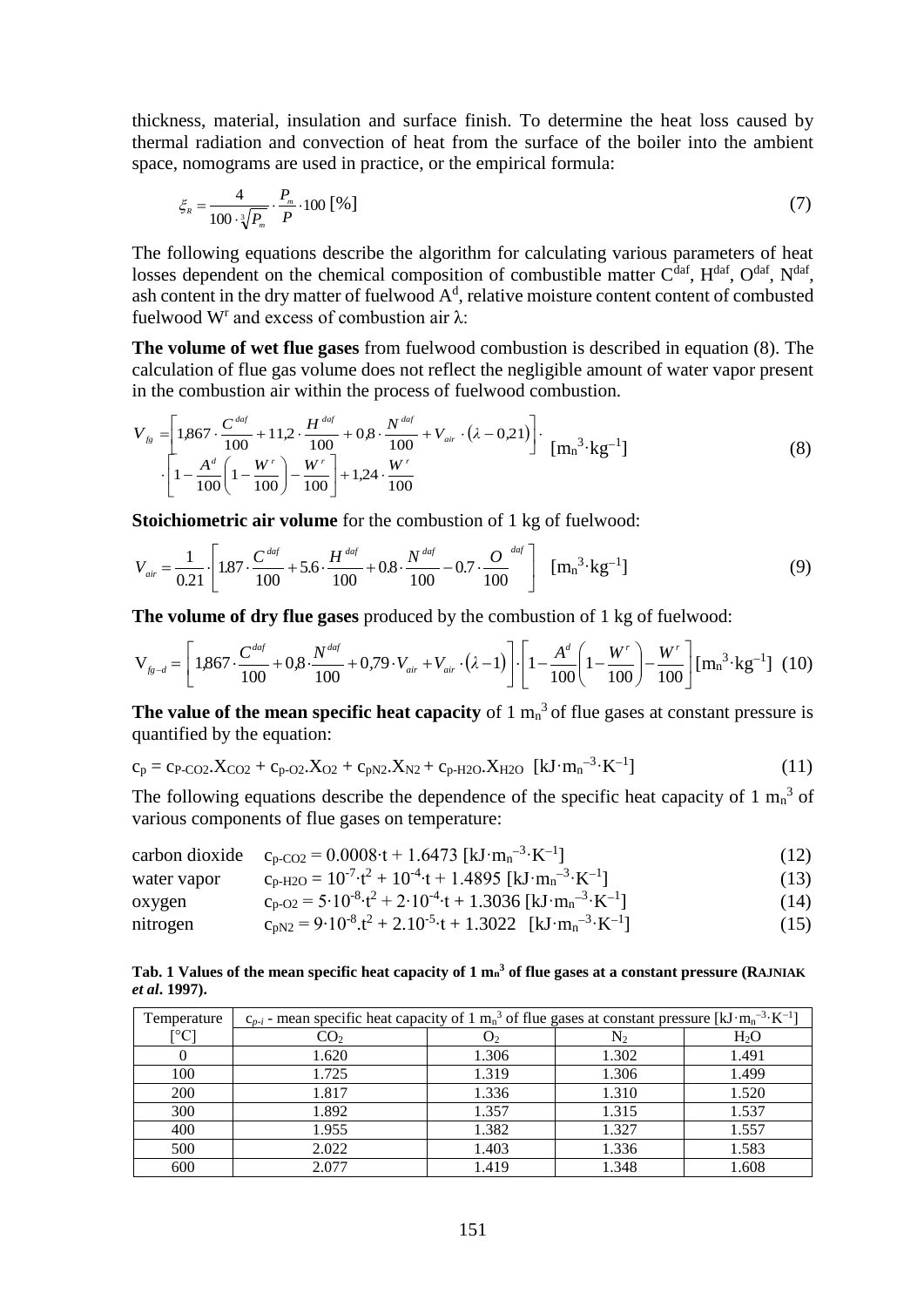**The volumetric proportions of the components of flue gases** can be determined from the following equations:

Volumetric proportion of carbon dioxide in flue gases:

$$
X_{CO_2} = \frac{1.867 \cdot \frac{C^{daf}}{100} \cdot \left[1 - \frac{A^d}{100} \left(1 - \frac{W^r}{100}\right) - \frac{W^r}{100}\right]}{V_{fg}} \left[-\right] \tag{16}
$$

Volumetric proportion of nitrogen in flue gases:

$$
X_{N_2} = \frac{\left(0.8 \cdot \frac{N^{dq}}{100} + 0.79 \cdot V_{air} \cdot \lambda\right) \cdot \left[1 - \frac{A^d}{100} \left(1 - \frac{W^r}{100}\right) - \frac{W^r}{100}\right]}{V_{fg}} \left[-\right] \tag{17}
$$

Volumetric proportion of oxygen in flue gases:

$$
X_{O_2} = \frac{0.21 \cdot V_{air} \cdot (\lambda - 1) \cdot \left[1 - \frac{A^d}{100} \left(1 - \frac{W^r}{100}\right) - \frac{W^r}{100}\right]}{V_{f_8}} \left[-\right] \tag{18}
$$

Volumetric proportion of water vapor in flue gases:

$$
X_{H_2O} = \frac{11.2 \cdot \frac{H^{ddf}}{100} \cdot \left[1 - \frac{A^d}{100} \left(1 - \frac{W^r}{100}\right) - \frac{W^r}{100}\right] + 1.24 \cdot \frac{W^r}{100}}{V_{fg}} \left[-\right] \tag{19}
$$

**The heat value of biomass** depending on its moisture content is described by the authors of (KOLLMANN 1951, JANDAČKA *et al*. 2007, SIMANOV 1995) as follows:

$$
Q_n = 18840 - 21353 \cdot \frac{W^r}{100} \quad \text{[kJ·kg-1]}
$$
 (20)

In order to make the process of analysing the impact of fuelwood moisture content on the operational efficiency of the boiler more effective, a program in EXCEL has been developed - in the form of sheets where, on the basis of the following input data, the thermal efficiency of the boiler as well as its heat losses can be calculated:  $C^{daf}$ ,  $H^{daf}$ ,  $O^{daf}$ ,  $N^{daf}$  chemical composition of the combustible matter of fuelwood, *W* - relative moisture content of fuelwood,  $A^d$  - ash content of fuelwood,  $\lambda$  - excess of combustion air,  $t_e$  - temperature of the air in the atmosphere, *tfg* - temperature of flue gases when emitted out of the boiler, *XCA* - proportion of carbon in ash, *XCO* - mass concentration of carbon monoxide (CO) and *XCfa*  mass concentration of soot and fly ash in dry flue gases.

## **RESULTS AND DISCUSSION**

The given mathematical model of the impact of moisture content fuelwood on the heat loss and thermal efficiency of the boiler applies to fuelwood with the chemical composition of the combustible matter:  $C^{dar} = 0.5 \pm 0.01$  [kg·kg<sup>-1</sup>],  $H^{dar} = 0.06 \pm 0.001$  [kg·kg<sup>-1</sup>],  $O^{dar} =$  $0.44 \pm 0.03$  [kg·kg<sup>-1</sup>], and with the ash content  $A<sup>d</sup> = 0.01$ [kg·kg<sup>-1</sup>].

Table 2 presents the values of heat loss and the thermal efficiency of the boiler combusting fuelwood with the following moisture content values:  $W = 10\%$ ,  $W = 25\%$  a  $W = 50\%$ , at the excess of the combustion air  $\lambda = 2.1$ , the average temperature of the combustion air blown in the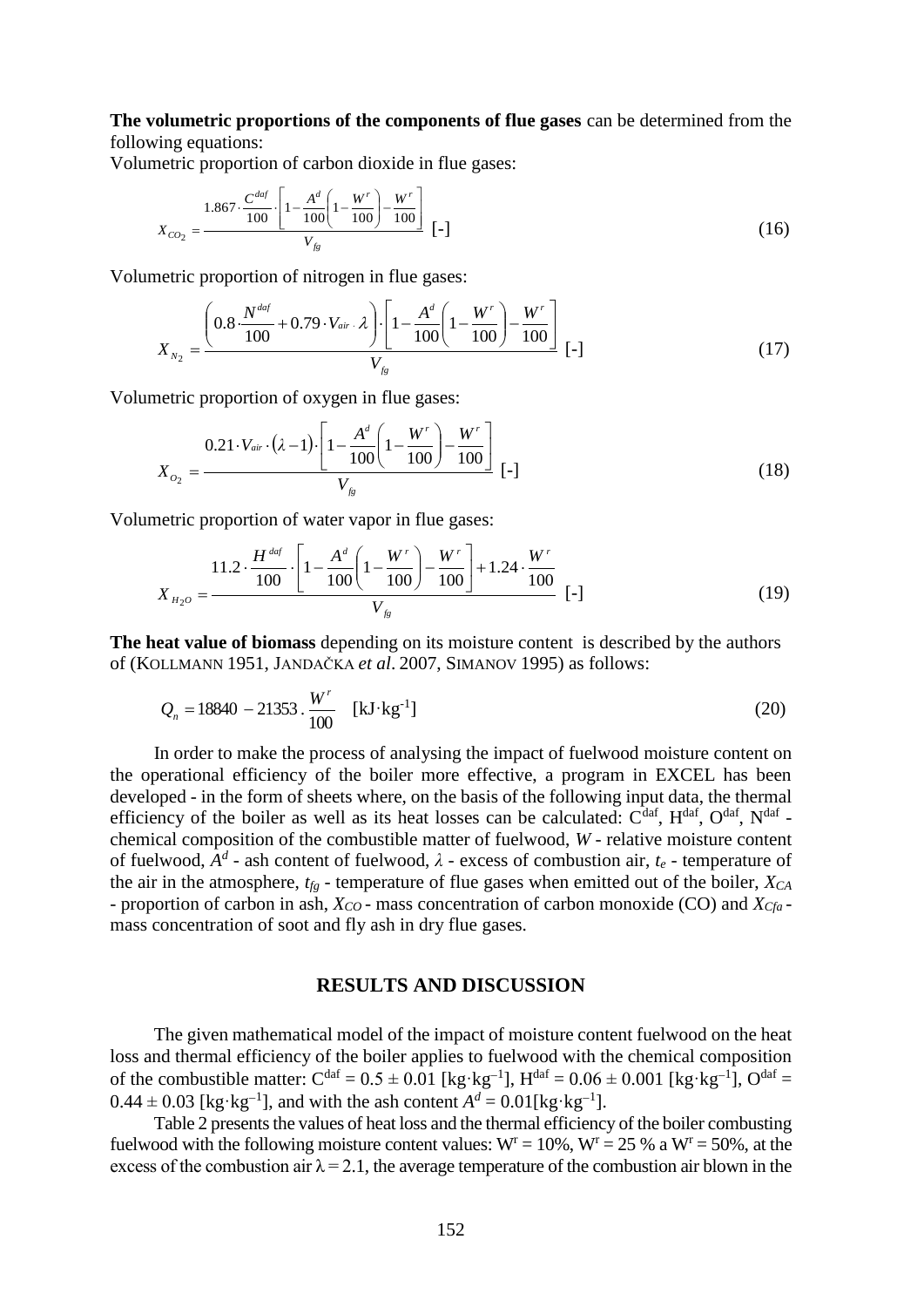furnace of the boiler  $t_{air} = 10 \degree C$ , the temperature of the flue gases emitted out of the heat generator t<sub>fg</sub> = 120 °C and t<sub>fg</sub> = 200 °C, nominal power 7,5 MW and of the emissions meeting the emission standards: carbon monoxide  $EL_{CO} = 250$  mg·m<sup>-3</sup> and fly ash  $EL_{Cfa} = 50$  mg·m<sup>-3</sup>.

**Tab. 2 Heat losses and the thermal efficiency of the boiler due to the moisture content of the combusted fuelwood**  $W^r = 10\%$ **;**  $W^r = 25\%$ **;**  $W^r = 50\%$  **and the temperature of flue gases**  $t_g = 120\degree C$  **and**  $t_g = 120\degree C$ **.** 

| Parameter                                                                                                |       | Heat loss of the boiler [%] |       |        |                             |       |  |
|----------------------------------------------------------------------------------------------------------|-------|-----------------------------|-------|--------|-----------------------------|-------|--|
| Flue gas temperature $t_{fg}$ [°C]                                                                       |       | $t_{fg} = 120$ °C           |       |        | $t_{fg} = 200 \, \text{°C}$ |       |  |
| Relative moisture content $Wr$ [%]                                                                       |       | 25 %                        | 50 %  | $10\%$ | 25 %                        | 50 %  |  |
| Flue gas loss $(\zeta_{fg})$                                                                             | 8.37  | 9.23                        | 10.51 | 15.19  | 16.08                       | 19.08 |  |
| Heat loss caused by the volatile combustible loss in<br>flue gases $(\xi_{CO})$                          | 0.13  | 0.14                        | 0.16  | 0.13   | 0.14                        | 0.16  |  |
| Heat loss caused by the involatile combustible loss in<br>flue gases $(\zeta_{Cfa})$                     | 0.17  | 0.18                        | 0.20  | 0.17   | 0.18                        | 0.20  |  |
| Heat loss caused by the involatile combustible loss in<br>the ash $(\zeta_{CA})$                         |       | 0.19                        | 0.21  | 0.18   | 0.19                        | 0.21  |  |
| Heat loss caused by thermal radiation and convection<br>of heat from the surface of the boiler $(\xi_R)$ |       | 2.04                        | 2.04  | 2.04   | 2.04                        | 2.04  |  |
| Thermal efficiency $(\eta_K)$                                                                            | 89.11 | 88.22                       | 86.88 | 82.29  | 81.37                       | 78.31 |  |

The analysis of the impact of fuelwood moisture content on heat loss has shown that the greatest heat loss of the boiler is the flue gas loss at both temperatures of flue gases  $t_{fg}$  = 120 °C and  $t_{fg}$  = 200 °C. Fuelwood moisture content causes increasing heat loss at the temperature of flue gases t<sub>fg</sub> = 120 °C from  $\zeta_{B-w10\%}$  = 8.37 % to  $\zeta_{B-w50}$  = 10.51 % and at the temperature of flue gases t<sub>fg</sub> = 200 °C from  $\zeta_{B-w10\%}$  = 15.19 % to  $\zeta_{B-w50\%}$  = 19.08. The other heat losses, such as volatile or involatile combustible loss in flue gases or mechanical unburned carbon loss, are in comparison with the flue gas loss much smaller and the impact of fuelwood moisture content does not exceed *Δξ* = 0,05%.

The analysis of the thermal efficiency and heat loss of the boiler combusting fuelwood has shown that the thermal efficiency of the boiler is largely dependent on the flue gas temperature and fuelwood moisture content. Based on the above, a visual aid has been created in order to promptly determine the thermal efficiency of a boiler dependent on the moisture content of fuelwood ranging between  $W^r = 10\%$  and  $W^r = 50\%$ , and the temperature of flue gases emitted out of a boiler into the atmosphere  $t_{fg} = 120 \div 200$  °C in a 3D coordinate system (Fig. 1).

From the 3D diagram, the thermal efficiency of the boiler to the moisture content of the fuelwood and the temperature of the flue gas follows that, while the combustion of the fuelwood with a moisture content W=10%, temperature of exhaust gas emitted from the boiler to the atmosphere t<sub>fg</sub> = 120°C the boiler reaches the thermal efficiency  $\eta_{B-w10\%}=89\%$ and under the same operating conditions, by burning firewood with moisture content  $w =$ 50% thermal efficiency of the boiler drops to  $\eta_{B-w50\%} = 86,5\%$ , i.e. by  $\eta_B = 2,5\%$ . With the increasing temperature of emitted flue gas, is stated even more significant decline of the boiler thermal efficiency. The combustion of fuelwood within the moisture content range W  $= 10 - 50\%$ , at the temperature of emitted flue gas to the atmosphere t<sub>fg</sub> = 200°C, is accompanied by a decrease of the boiler thermal efficiency in  $\Delta \eta_B = 5$ %.

The average decrease in thermal efficiency of the boiler  $\Delta \eta_B = 0.8\%$  at the increase in fuelwood moisture content by  $\Delta W^r = 10\%$  is argument for reducing the moisture content of combusted fuelwood and using economically effective forms of pre-drying and drying fuelwood. The technologies suitable for these purposes are in Central Europe, as mentioned in works (JANDAČKA *et al*. 2007, DZURENDA *et al*. 2015, NOSEK, HOLUBCÍK 2016), natural drying of fuelwood in sheltered warehouses.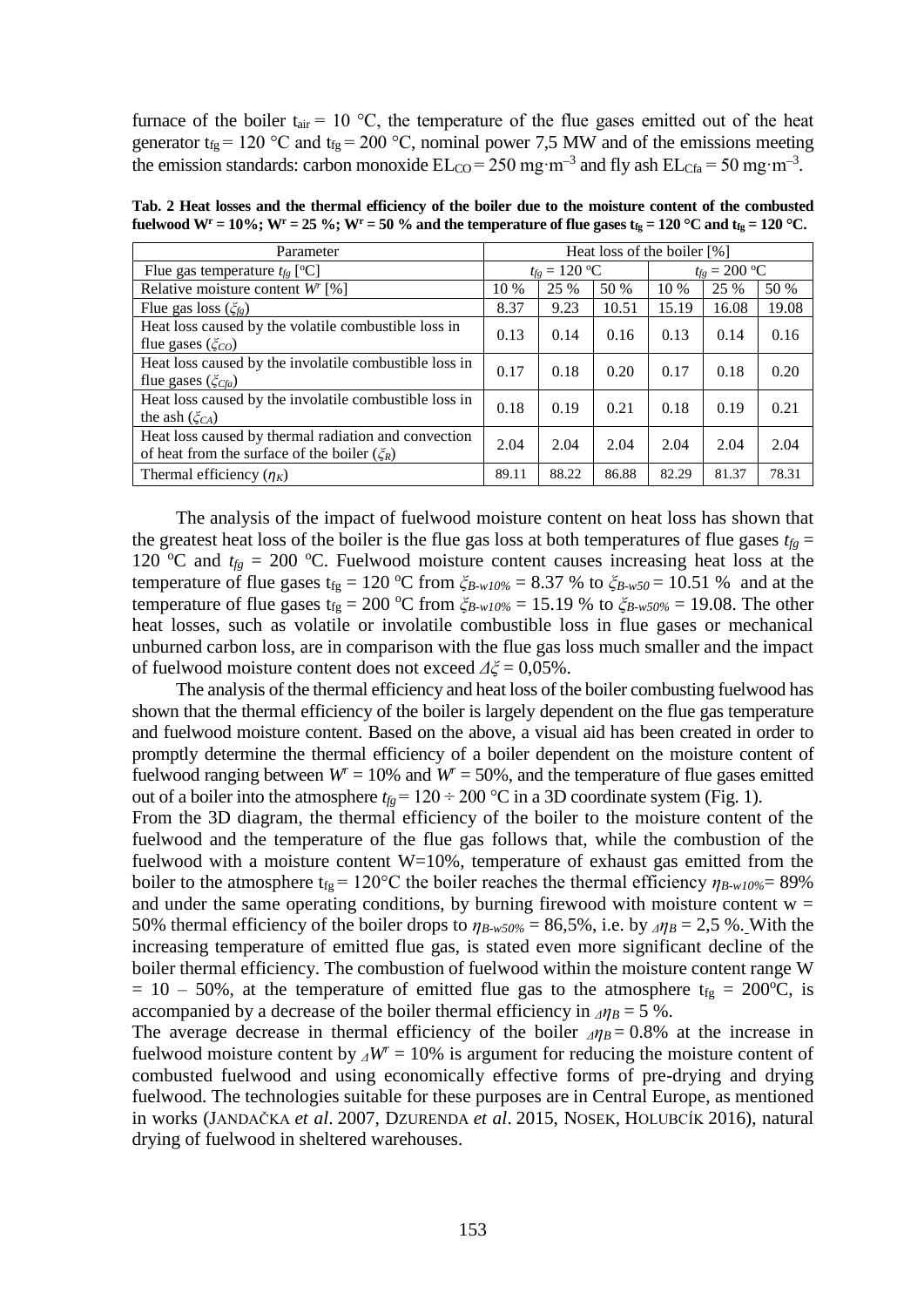

**Fig. 1 Dependence of the impact of moisture content**  $W^r = 10 \div 50\%$  **and flue gas temperature**  $t_{fg} = 120$  **°C** to  $t_{fg}$  = 200 °C on the thermal efficiency of a boiler combusting fuelwood.

Not only does the reduction of fuelwood moisture content before combustion increase the thermal efficiency and the effectiveness of heat production, but it also contributes to decreasing the heat load of the atmosphere by emitting heat in water vapor in flue gases (DZURENDA 2015)*.*

#### **CONCLUSION**

Based on the analyses of standard heat loss of boilers, this paper in 3D diagram presents, dependence of the thermal efficiency of a boiler on moisture content fuelwood and temperature of flue gases emitted out of the boiler into the atmosphere. The boundary conditions are given by the relative moisture content of fuelwood:  $W^r = 10 \div 50\%$ , the temperature of flue gas emitted into the atmosphere:  $t_{fg} = 120 \div 200$  °C, nominal power 5–10 MW and the emissions not exceeding the emission standards: carbon monoxide  $EL_{CO} = 250$ mg·m<sup>-3</sup> and fly ash  $EL<sub>Cfa</sub> 50$  mg·m<sup>-3</sup>.

From the analysis and presentation depending on the moisture content of fuelwood boiler thermal efficiency in a 3D diagram shows that with increasing moisture content of fuelwood decreases thermal efficiency.

Until the combustion of the fuelwood with a moisture content  $W = 10\%$ , temperature of exhaust gas emitted from the boiler to the atmosphere  $t_{fg} = 120$  ° C the boiler reaches the thermal efficiency  $\eta_{B-wI0\%} = 89\%$  and under the same operating conditions, by burning firewood with moisture content  $w = 50\%$  thermal efficiency of the boiler drops to  $\eta_{B-w50\%} =$ 86,5%. With the increasing temperature of emitted flue gas, there is stated even more significant decline of the boiler thermal efficiency. The combustion of fuelwood within the moisture content range  $W = 10 - 50\%$ , at the temperature of emitted flue gas to the atmosphere t<sub>fg</sub> = 200°C, is accompanied by a decrease in thermal efficiency of the boiler  $\eta_B$ .  $w10\% = 83\%$  to  $\eta_{B-w50\%} = 78\%$ .

The average decrease in thermal efficiency of the boiler  $\Delta \eta_B = 0.8\%$  at the increase in fuelwood moisture content by  $\Delta W = 10\%$  is argument for reducing the moisture content of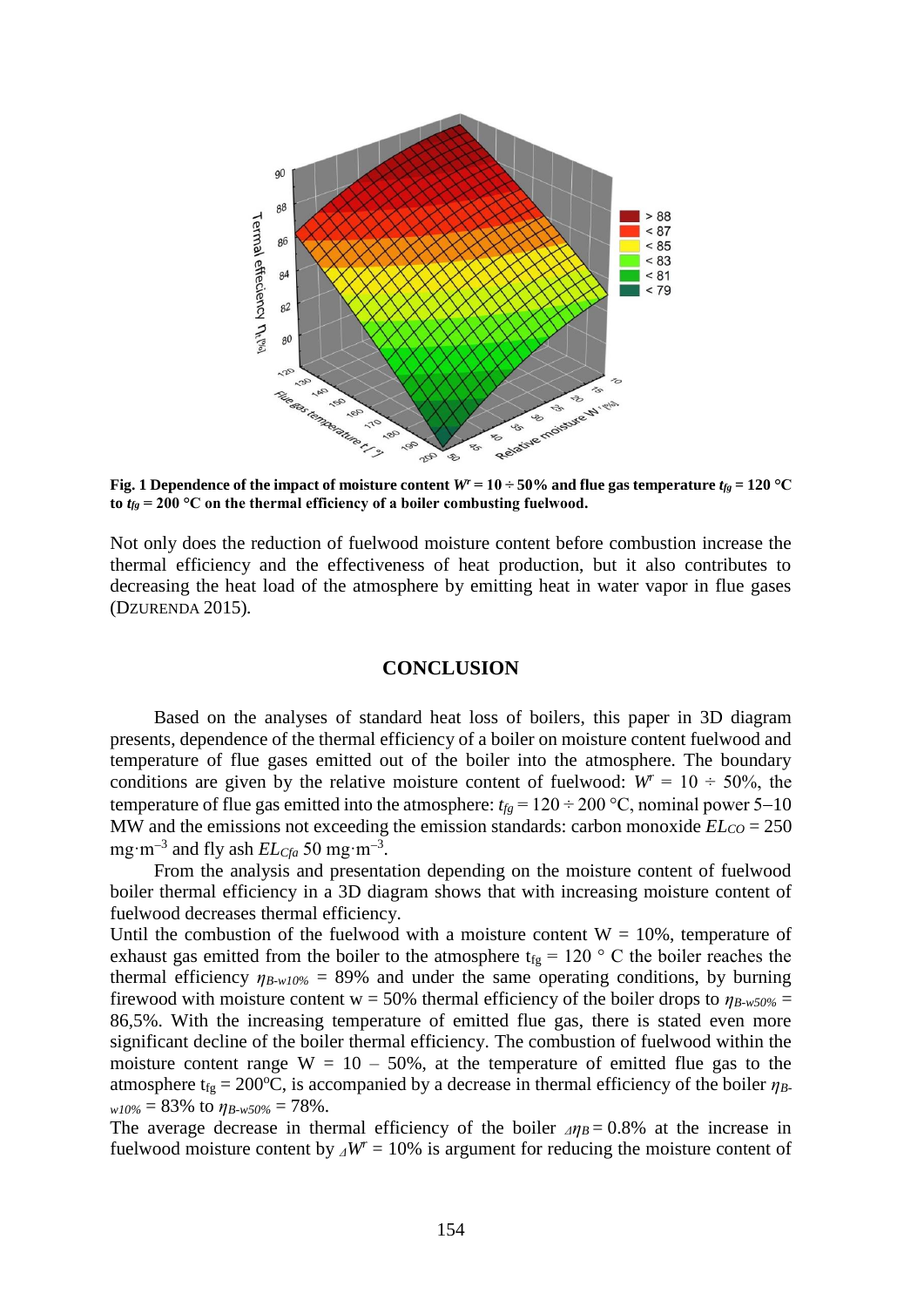combusted fuelwood and using economically effective forms of pre-drying and drying fuelwood.

3D diagram the thermal efficiency of the boiler on the moisture content fuelwood and temperature flue gas emitted into the atmosphere can be helpful operators boilers for rapid determination of the effectiveness of heat from fuelwood through the thermal efficiency of the boiler.

# **Symbols:**

- *A d* - proportional weight of ash in dry fuelwood, %  $c_{pCO2}$  - mean specific heat capacity of carbon dioxide, kJ/m<sup>3</sup>·K  $c_{pH2O}$  - mean specific heat capacity of water wapor, kJ/m<sup>3</sup>·K  $c_{pO2}$  - mean specific heat capacity of oxygen, kJ/m<sup>3</sup>·K  $c_{pN2}$  - mean specific heat capacity of nitrogen,  $kJ/m^3$  K *C daf* - proportional weight of carbon in the combustible matter of fuelwood, %  $C_A$  - weight of carbon in the ash, n % *H daf* - proportional weight of hydrogen in the combustible matter of fuelwood, % *N daf* - proportional weight of nitrogen in the combustible matter of fuelwood, % *O* daf - proportional weight of oxygen in the combustible matter of fuelwood, % *tair* - combustion air temperature, °C  $t_{fg}$  - flue gas temperature,  ${}^{\circ}C$  $t_{\text{fg-e}}$  - temperature of flue gases cooled down to the combustion air temperature,  $\degree C$  $V_{air}$  - stoichiometric amount of dry combustion air, m<sup>3</sup>/kg  $V_{fg}$  - volume of wet flue gases emitted by combusting 1 kg of fuelwood, m<sup>3</sup>/kg  $V_{fg-d}$  - volume of dry flue gases emitted by combusting 1 kg of fuelwood, m<sup>3</sup>/kg *Wr* - relative moisture content of fuelwood, %  $Q_n$  - heat value of fuelwood, kJ/kg  $Q_i$  - heat input of the boiler, MW *Q<sup>o</sup>* - heating capacity of the boiler, MW  $X_{CO2}$  - volumetric proportion of carbon dioxide in flue gases, m<sup>3</sup>/m<sup>3</sup>  $X_{CO}$  - mass concentration of carbon monoxide (CO) in dry flue gases, kg/m<sup>3</sup>  $X_{Cfa}$  - mass concentration of fly ash and soot in dry flue gases, kg/m<sup>3</sup>  $X_{H2O}$  - volumetric proportion of water vapor in flue gases,  $m^3/m^3$  $X_{O2}$  - volumetric proportion of oxygen in flue gases,  $m^3/m^3$  $X_{N2}$  - volumetric proportion of nitrogen in flue gases,  $m^3/m^3$ **Greek symbols**  $\lambda$  - coefficient of the excess of the combustion air, m<sup>3</sup>/m<sup>3</sup> *ξfg* - flue gas heat loss, % *ξC*A - heat loss caused by combustible loss in solid residues, %
- *ξCO* heat loss caused by carbon monoxide loss in flue gases, %
- *ξC*fa heat loss caused by fly ash and soot loss in flue gases, %
- *ξ<sup>R</sup>* loss caused by thermal radiation and convection of heat from the surface of the boiler into the ambient space, %
- $\eta_B$  thermal efficiency of the boiler, %

# **REFERENCES**

DOMANSKI, M., DZURENDA, L., JABLONSKI, M., OSIPIUK, J. 2007. Wood as a material energetic. Warszawa : SGGW, 2007, 131 p. (in Polish).

DZURENDA L., BANSKI A. 2016. Heat and power from woody biomass. Zvolen : TU vo Zvolene, 273 p. (in Slovak).